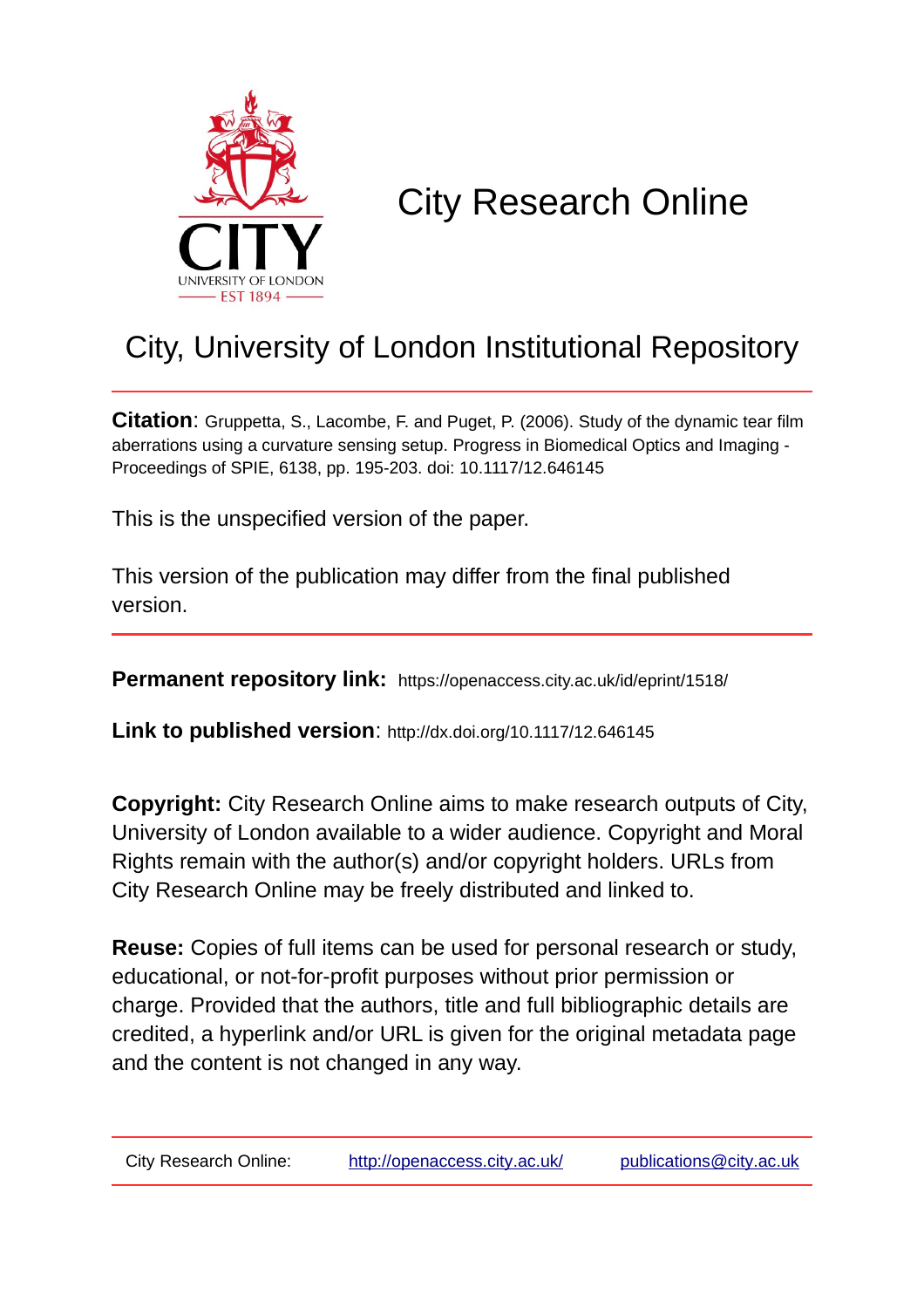### **Study of the dynamic aberrations of the human tear film**

#### **Steve Gruppetta, François Lacombe and Pascal Puget**

*Laboratoire d'Etudes Spatiales et d'Instrumentation en Astrophysique, Observatoire de Paris, 5, place Jules Janssen, 92195 Meudon, France steve.gruppetta@obspm.fr*

*http://www.lesia.obspm.fr/astro/optada/OEIL/en anglais/accueil.html*

**Abstract:** The dynamic aberrations introduced by the human tear film are studied by measuring the topography of the tear film surface on 14 subjects using a curvature sensing setup. The RMS wavefront error variation of the data obtained is presented showing the non-negligible contribution of the tear film to overall eye aberrations, and reference to the effect of tear film break up is made. The tear film wavefronts are decomposed in their constituent Zernike terms, showing stronger contributions from 4th order terms and terms with vertical symmetry, and the temporal behaviour of these aberrations is analysed.

© 2005 Optical Society of America

**OCIS codes:** (170.4460) Ophthalmic optics, (330.5370) Physiological optics, (010.7350) Wave-front sensing and (010.1080) Adaptive optics.

#### **References and links**

- 1. J. Liang, D. R. Williams, and D. T. Miller, "Supernormal vision and high-resolution retinal imaging through adaptive optics," J. Opt. Soc. Am. A **14**(11), 2884–2892 (1997).
- 2. M. Glanc, E. Gendron, F. Lacombe, D. Lafaille, J.-F. L. Gargasson, and P. Lena, "Towards wide-field retinal ´ imaging with adaptive optics," Opt. Commun. **230**, 225–238 (2004).
- 3. E. J. Fernandez, I. Iglesias, and P. Artal, "Closed-loop adaptive optics in the human eye," Opt. Lett. ´ **26**(10), 746–748 (2001).
- 4. A. Roorda, F. Romero-Borja, W. J. Donnelly III, H. Queener, T. J. Hebert, and M. C. Campbell, "Adaptive optics scanning laser ophthalmoscopy," Opt. Express **10**(9), 405–412 (2002).
- 5. L. Diaz-Santana, C. Torti, I. Munro, P. Gasson, and C. Dainty, "Benefit of higher closed-loop bandwidths in ocular adaptive optics," Opt. Express **11**(20), 2597–2605 (2003).
- 6. H. Hofer, P. Artal, B. Singer, J. L. Aragon, and D. R. Williams, "Dynamics of the eye's wave aberration," J. Opt. ´ Soc. Am. A **18**(3), 497–505 (2001).
- 7. K. M. Hampson, I. Munro, C. Paterson, and C. Dainty, "Weak correlation between the aberration dynamics of the human eye and the cardiopulmonary system," J. Opt. Soc. Am. A **22**(7), 1241–1250 (2005).
- 8. J. I. Prydal, P. Artal, H. Woon, and F. Campbell, "Study of human precorneal tear film thickness and structure using laser interferometry," Invest. Ophth. Vis. Sci. **33**(6), 2006–2011 (1992).
- 9. T. J. Licznerski, H. T. Kasprzak, and W. Kowalik, "Analysis of shearing interferograms of tear film by the use of fast Fourier transforms," J. Biomed. Optics **3**(1), 32–37 (1998).
- 10. R. Tutt, A. Bradley, C. Begley, and L. N. Thibos, "Optical and visual impact of tear break-up in human eyes," Invest. Ophth. Vis. Sci. **41**(13), 4117–4123 (2000).
- 11. A. Dubra, C. Paterson, and C. Dainty, "Study of the tear topography dynamics using a lateral shearing interferometer," Opt. Express **12**(25), 6278–6288 (2004).
- 12. R. Montés-Micó, J. L. Alió, G. Muñoz, J. J. Pérez-Santoja, and W. N. Charman, "Postblink changes in total and corneal ocular aberrations," Ophthalmology **111**, 758–767 (2004).
- 13. K. Y. Li, G. Yoon, and G. Pan, "Variability in retinal image quality with tear film behavior after blink," Invest. Ophth. Vis. Sci. **46**, E–Abstract 848 (2005).
- 14. S. Gruppetta, L. Koechlin, F. Lacombe, and P. Puget, "A curvature sensor for the measurement of the static corneal topography and the dynamic tear film topography in the human eye," Opt. Lett. (to be published).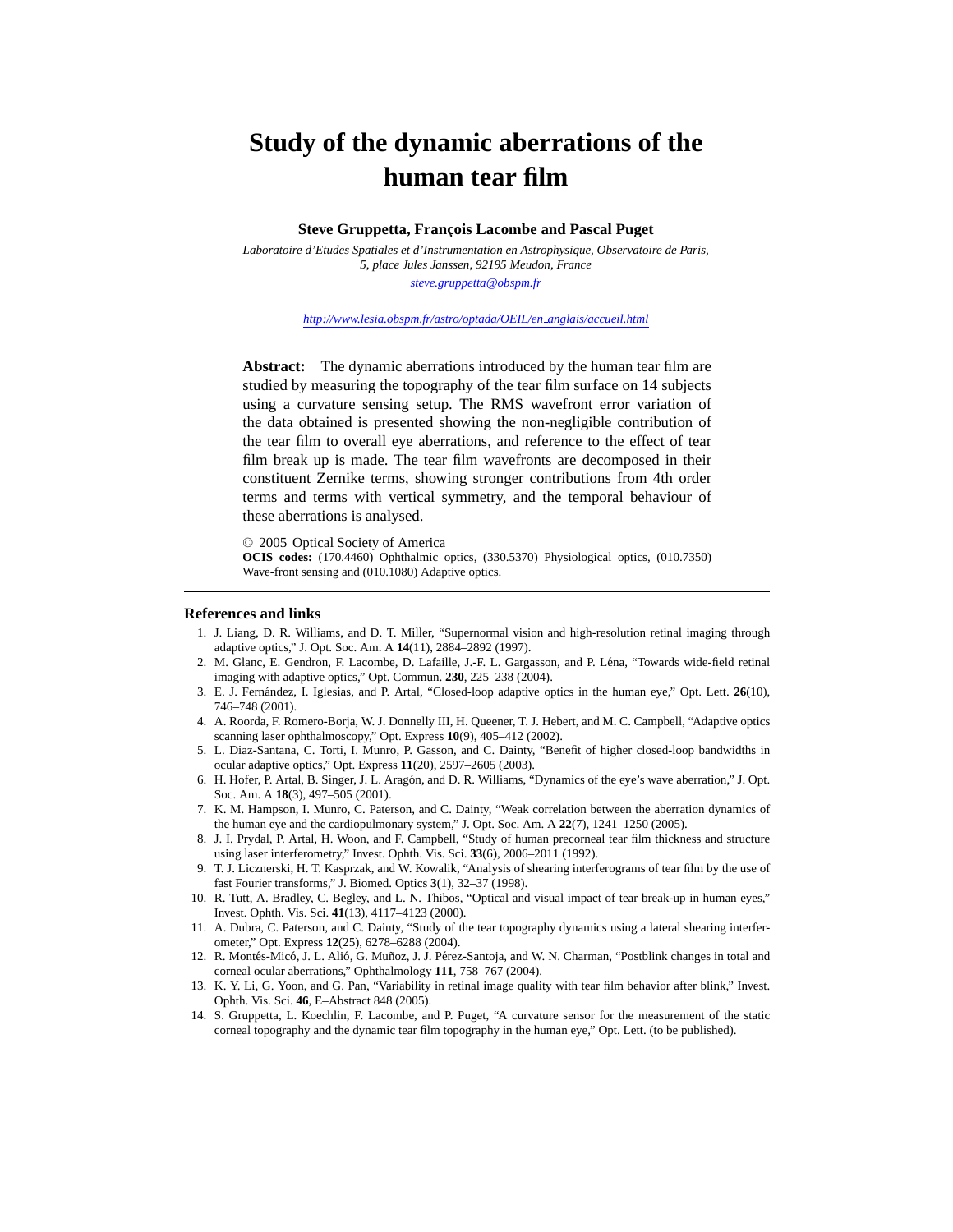#### **1. Introduction**

The study of the human eye's aberrations has a long history, however it is only recently that interest in the dynamic component of these aberrations has arisen. This interest has been strongly linked with adaptive optics making the jump from astronomy to ophthalmology, where these dynamic aberrations are measured and corrected in a closed loop [1, 2, 3, 4, 5]. However, whereas in astronomy the atmospheric aberrations are very well understood, their ocular counterparts are less so. Suggestions have been made that the changes in ocular aberrations could be due to, in varying degrees, eye movements, retinal pulsation, microfluctuations of the lens and variations in the tear film layer [6, 7]. This paper focuses on the latter of these.

The human tear film provides the first and most powerful optical surface in the eye by having a large curvature and the largest refractive index step in the eye's optics. Furthermore, the tear film is a liquid layer, and the effect on this liquid layer of eye movements, pressure exerted by the eye lids, evaporation and other external factors is a non-static air-tear film interface. Consequentially, the aberrations introduced by this layer are also dynamic.

Though considerable work has been done on measuring the average thickness of the tear film layer and the film's break up time [8, 9, 10], much less is known on the actual aberrations introduced and their temporal behaviour. Dubra *et al.* [11] have used lateral shearing interferometry to monitor the effect of the tear film on the optical quality showing small but non-negligible variation in the wavefront error with time, while Montés-Micó *et al.* [12] use a commercial topographer to show a degradation of the optical quality after time intervals of 10s and 20s following a blink. Other work is also currently underway using a Shack-Hartmann sensor [13].

#### **2. Measuring the dynamic tear film aberrations**

In the work presented in this paper, a curvature sensor is used to measure the tear film topography. The technique and optical setup used have been described in detail in reference 14. This technique enables fast acquisition and simple and accurate wavefront reconstruction which allows the monitoring of the dynamic tear film surface. These topographies are multiplied by the difference in refractive indices of air  $(n = 1.000)$  and the tear film  $(n = 1.337)$  to give the wavefront transmitted through the tear film. All further references to tear film wavefronts in this paper refer to the transmitted wavefronts.

Data was collected for 14 subjects with no tear abnormalities; several series of tear film wavefronts were recorded at 22Hz for each subject. The diameter of the measured pupil was 4mm. Most of the subjects were non-contact lens wearers, and for the 2 soft contact lens wearers data was collected with and without the lens worn. The measuring system being very sensitive to eye movements, data was collected only when the cornea was within a tolerance range of  $\pm 150\mu$ m from the measuring position in the horizontal and vertical directions (< 8% of the pupil diameter), and  $\pm 300\mu$ m in the axial direction. This sensitivity ensures that for the data collected, the positioning of the eye is very accurate and movements are kept to a minimum; the drawback however is that this makes data collection harder since, even using a chin rest and a restrictive head rest, it is not straightforward for subjects to keep their eyes within the required range. The changes in aberrations measured for a calibrating surface when translated across these tolerance ranges was found to be negligible with respect to the measured tear film aberration changes. In addition, typical power spectra of the aberration changes, which are discussed later, do not show particularly strong contributions in the 2-3Hz region which would correspond to microsaccadic eye movements.

The series of tear film wavefronts obtained vary in length between 2s and 15s depending on how long the subject was able to keep within the required range for data acquisition. Examples of the data collected are shown in the films in figure 1, which show the evolution of the wavefront for 2 subjects following a blink after removal of first and second order Zernike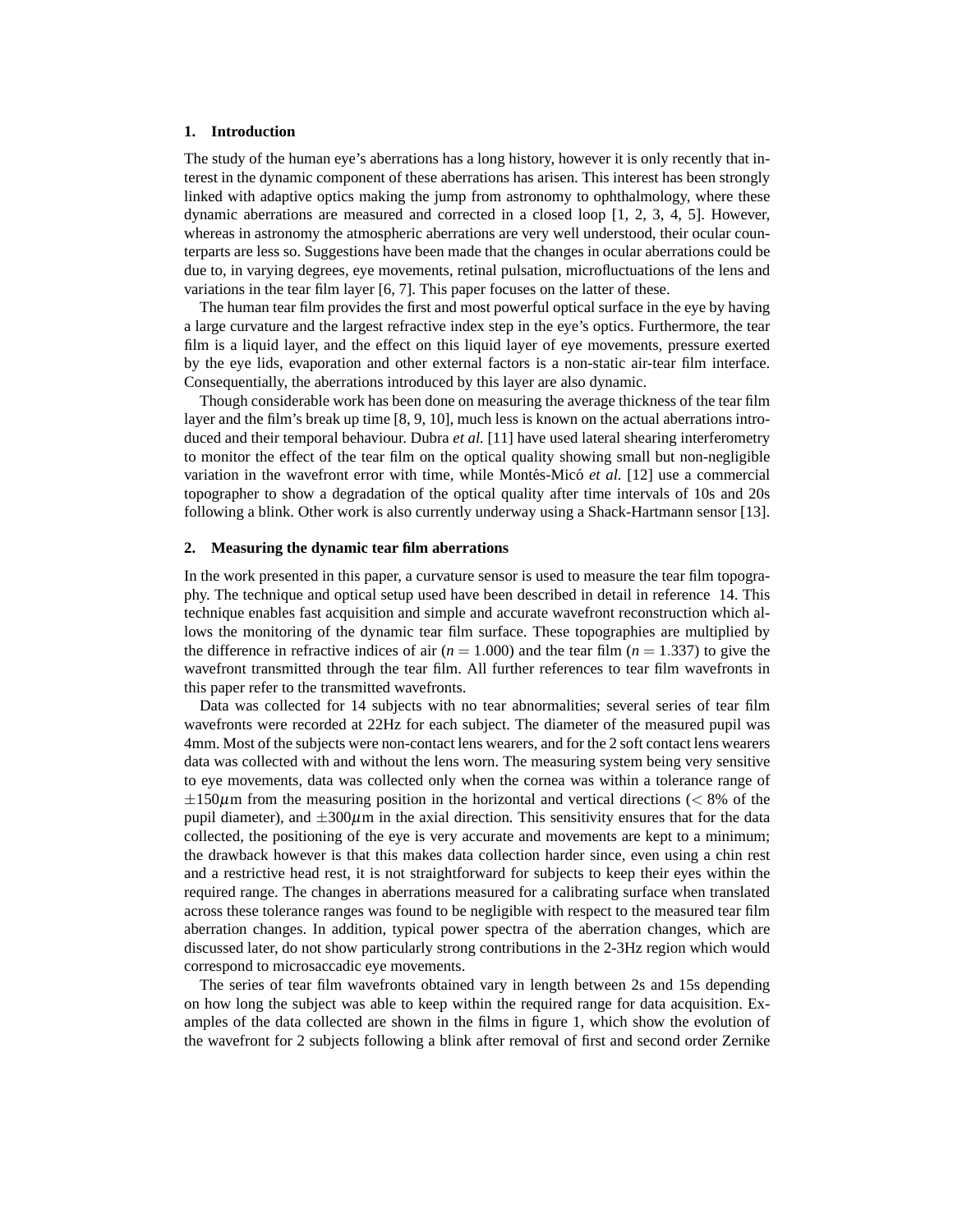terms. The acquired images also allowed the observation of the effect of blinking on the tear film immediately before and after the blink, as shown in figure 2.



Fig. 1. Films showing the evolution of the wavefront transmitted through the tear film at 22Hz for subjects 2 (left, 2MB) and 7 (right, 1MB.)



Fig. 2. Series showing 'wrinkles' being formed on the tear film as the eye lids exert pressure on it at the start of the blink, and a brief unstable period after the blink.

#### **3. Results**

#### *3.1. Evolution of the tear film wavefront RMS error*

Figure 3 shows the typical evolution of the RMS wavefront error after removal of first and second order Zernike terms. The static component of these plots is largely due to corneal aberrations, whereas the dynamic component is due to the tear film dynamics. In figure 3(b), the dashed line indicates the break up of the tear film and the RMS wavefront error increases steadily thereafter as the dry patches on the cornea grow. In figure  $3(c)$ , the evolution of the RMS wavefront error is shown for subject 6 with and without soft contact lenses worn, showing a higher RMS error value and larger variations when the contact lens was worn. The number of contact lens wearers in the group of subjects was however too small to analyse further the effect of contact lenses on the tear film. Average values for the RMS error evolution were calculated over the series of data collected. Figure 4 shows two plots representing the average RMS evolution over all series 2s and 6s in length respectively. These plots show a relatively constant trend due to the large inter-subject variablilty, as shown by the standard deviation on the plots, as well as different tear film break up times between subjects. An increasing trend would possibly be seen for longer time intervals, but long acquisition times were not possible due to the prolonged accuracy in eye positioning required. Different trends might also be observed for pupil sizes larger than the largest pupil possible in this study (4mm) as suggested by Montés-Micó et al. [12].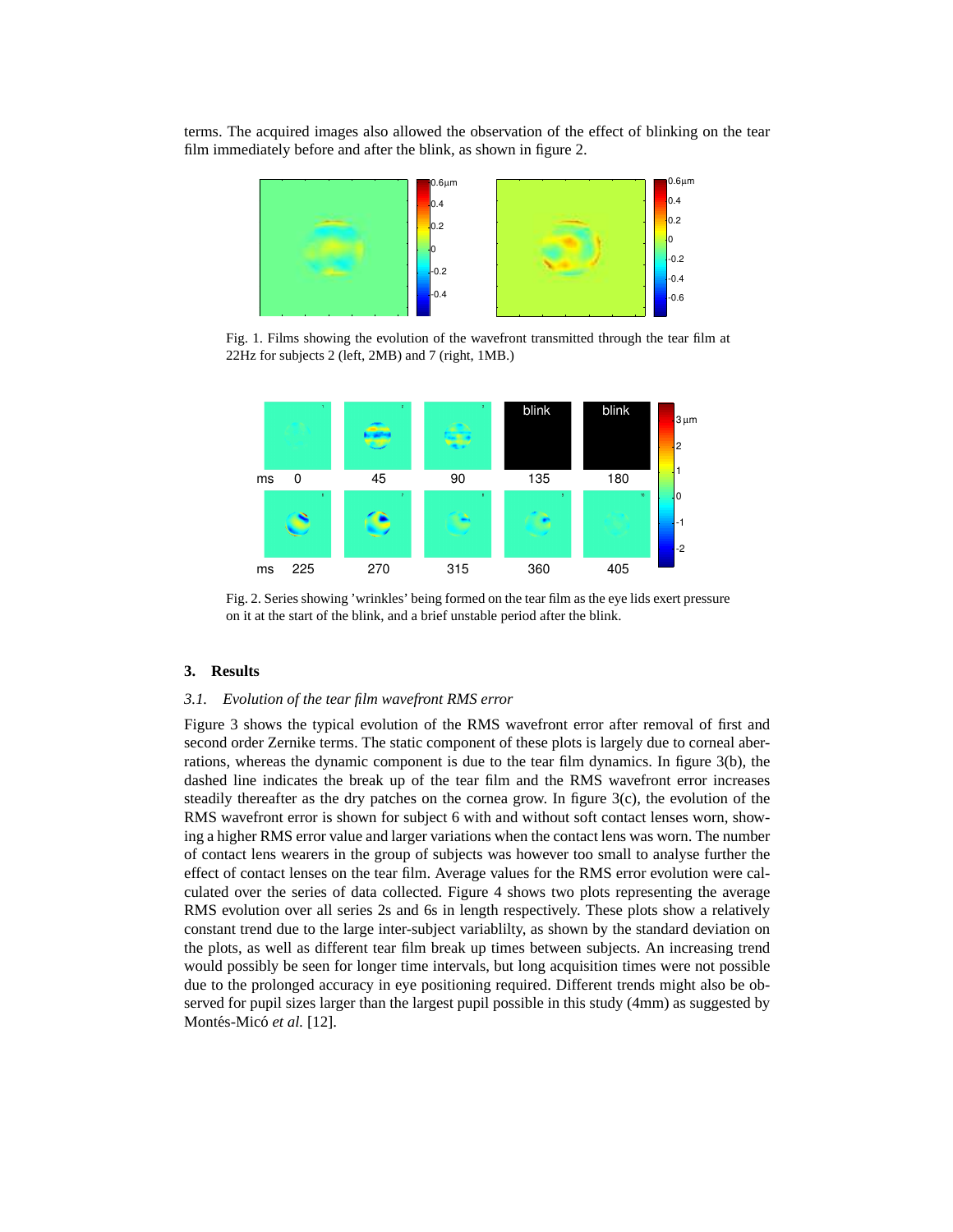

Fig. 3. Typical evolution of the RMS wavefront error. (a) Subject 2. (b) Subject 11; the dashed line indicates break up in the tear film. (c) Subject 6 with (blue) and without (red) contact lens. The RMS wavefront error for a static calibration surface is also shown (green.)



Fig. 4. Average evolution of the RMS wavefront error over all 2s series following a blink (left, 42 series from 14 subjects) and 6s series following a blink (right, 13 series from 11 subjects) and their standard deviation.

#### *3.2. Zernike polynomial decomposition of the series of wavefronts*

To obtain a better insight into the varying tear film aberrations, the series of wavefronts obtained were decomposed into Zernike polynomials. Figure 5 shows the evolution of Zernike terms for orders 3 to 6 for the series for subject 11 represented in figure 3(b). The figure shows that the strongest contributions are due to the lower orders, particularly the 4th order terms. This can also be seen from the histograms in figure 6 representing the Zernike coefficients averaged over all frames of all 2s and 6s series; the average 4th order coefficient is 2.9 times larger than the average 5th order coefficient for the 6s series.



Fig. 5. Typical evolution of Zernike terms for the 3rd and 4th orders (left) and the 5th and 6th orders (right) for subject 11. The dashed line indicates tear film break up.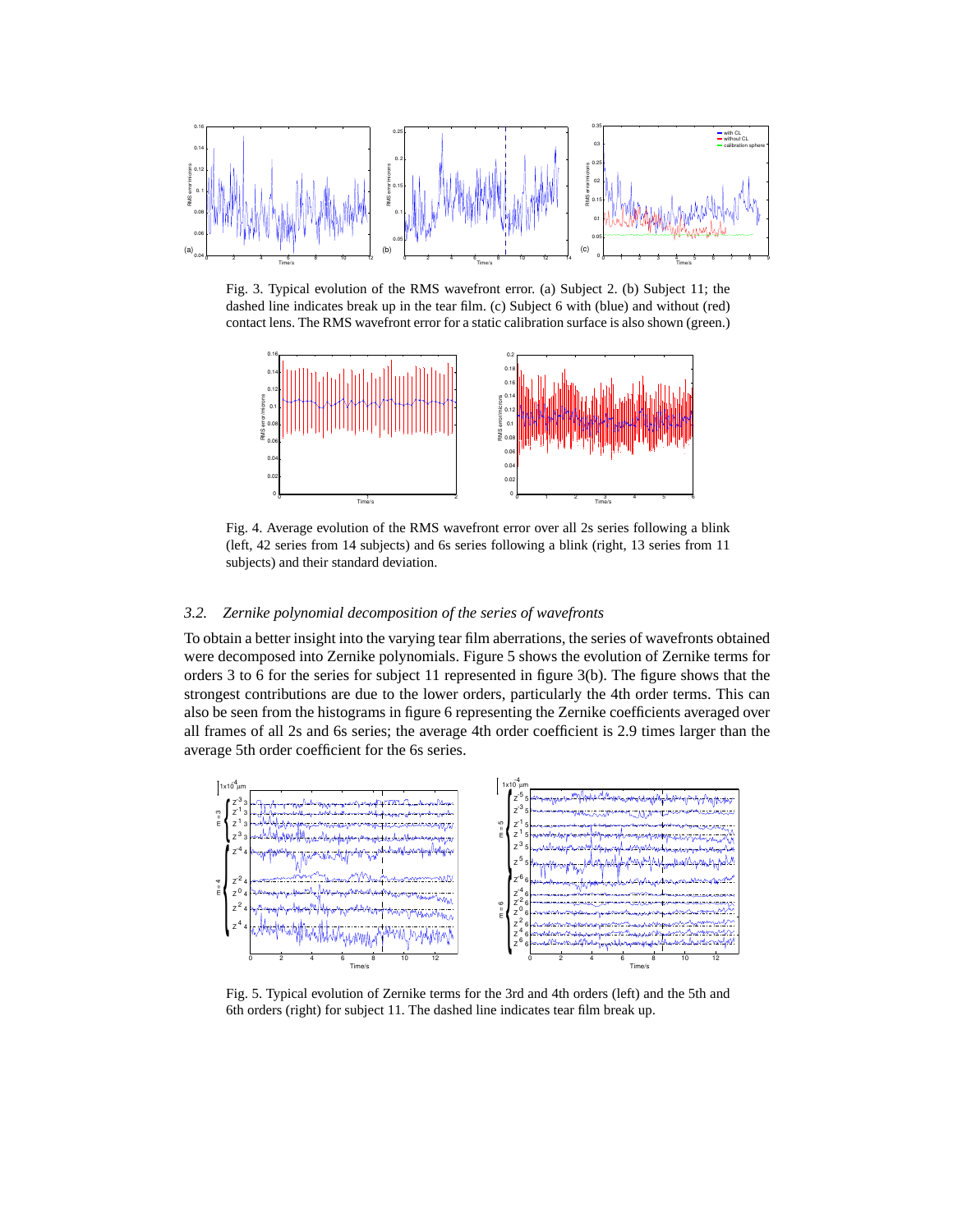The histograms in figure 6 also indicate differences between the positive and negative azimuth orders showing higher contributions to the wavefront aberrations of the positive azimuth orders which represent aberrations with vertical symmetry. This can be seen, for example, with the coefficient representing fourth order coma at  $0^\circ$ ,  $Z^2$  4 which for the 6s series is 84% larger than its counterpart at 45°,  $Z^{-2}$ <sub>4</sub>, and similarly with tetrafoil at 0° and at 45°,  $Z^4$ <sub>4</sub> and  $Z^{-4}$ <sub>4</sub> respectively, with the former being 48% larger. This asymmetry can be attributed to the pressure exerted in the vertical direction by the upper and lower eyelids on the tear film contributing to larger components in this direction.



Fig. 6. Magnitudes of the Zernike coefficients averaged over all 2s long series (left) and 6s long series (right) collected, with the average of the standard deviations representing variations within each series.

The wavefronts measured were also compared with wavefronts reconstructed using different numbers of Zernike orders. The RMS difference between the original and reconstructed wavefronts are shown in figure 7(a) showing good convergence after the first few orders. Nevertheless, we can see that certain tear film features are not well represented even by reconstructed wavefronts upto the 9th Zernike order, as shown in figures 7(b) and (c) which represent respectively a measured wavefront and the reconstructed wavefront. For example, the small blue patch towards the upper left of the pupil in the original is absent in the reconstructed wavefront.



Fig. 7. (a) The RMS difference between the original wavefront and wavefronts reconstructed using different number of Zernike orders. (b) A measured wavefront and (c) the same wavefront reconstructed using Zernike terms upto the 9th order.

#### *3.3. Frequency domain analysis*

In order to look at the temporal frequency contributions of the tear film aberrations, the power spectra of the RMS wavefront error plots shown in section 3.1 were computed. A typical power spectrum obtained is shown in figure 8. From the linear axis plot we can observe that the strongest contributions to the tear film aberration changes are due to the lower frequencies,